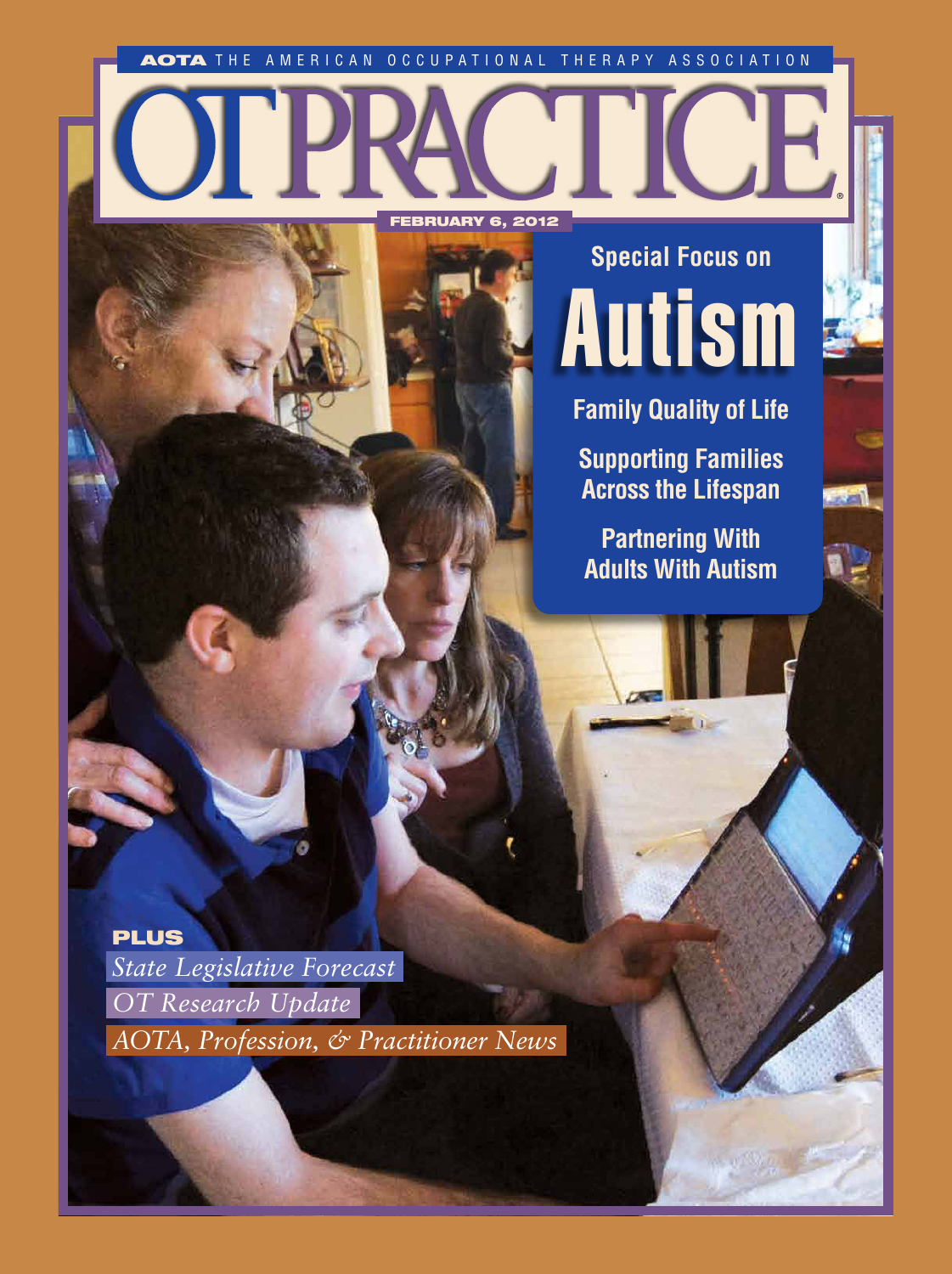# *Authentic Partnerships With Adults With Autism*

Shifting the Focus to Strengths

**Paul David Kotler Kristie Patten Koenig**

s does everyone, children with autism spectrum disorders (ASDs) grow up, moving into adolescence and adulthood. To help occupational therapists looking for ways to address the challenges and collaborate with adults on the spectrum, personal narratives of adults

with an ASD offer insight into not only their perspective on sensory and motor challenges and how they affect daily function, but also, perhaps more importantly, on the need for self-advocacy and acceptance. The traditional medical model led to people with disabilities being acted on by professional experts who defined them in terms of their impairments and then sought to remediate the impairments. Autobiographical narratives and interviews with self-advocates with ASDs suggest that although remediation may be needed at times, self-advocates have not built their lives on remediated weaknesses; rather, they seek assistance in modifying and adapting their environments, and building on their strengths and unique interests in order to engage in meaningful occupations that foster participation and social relationships. Self-determination and collaboration must be at the core of services for adults with ASDs, and intervention must focus on a strengths-based model that can improve quality of life. $<sup>1</sup>$ </sup> s<br>
a<br>
with a<br>
only ti

How does the occupational therapy practitioner make that shift? It starts by listening.



**Paul types with his cousin, while his mother looks on.** 

#### **Paul's Story**

My name is Paul Kotler. I am a writer, lecturer, student, son, brother, uncle, motorcycle enthusiast, and 23-year-old adult with autism. I had my communication breakthrough at 14 when I learned to type independently. My life was changed altogether. Occupational therapy has played an important role. School-based occupational therapy helped me develop foundational skills. It helped me use my body more easily and, very importantly, regulated me. Now that I am older, I'm very interested in taking a primary role in determining goals geared toward independence.

#### **Communication**

Occupational therapists often work with speech-language pathologists and assistive technology specialists to improve communication in children with autism, often using simple communicative devices or picture exchange systems. As Paul recounts, working on a system of communication that is reliable and effective and presumes receptive understanding is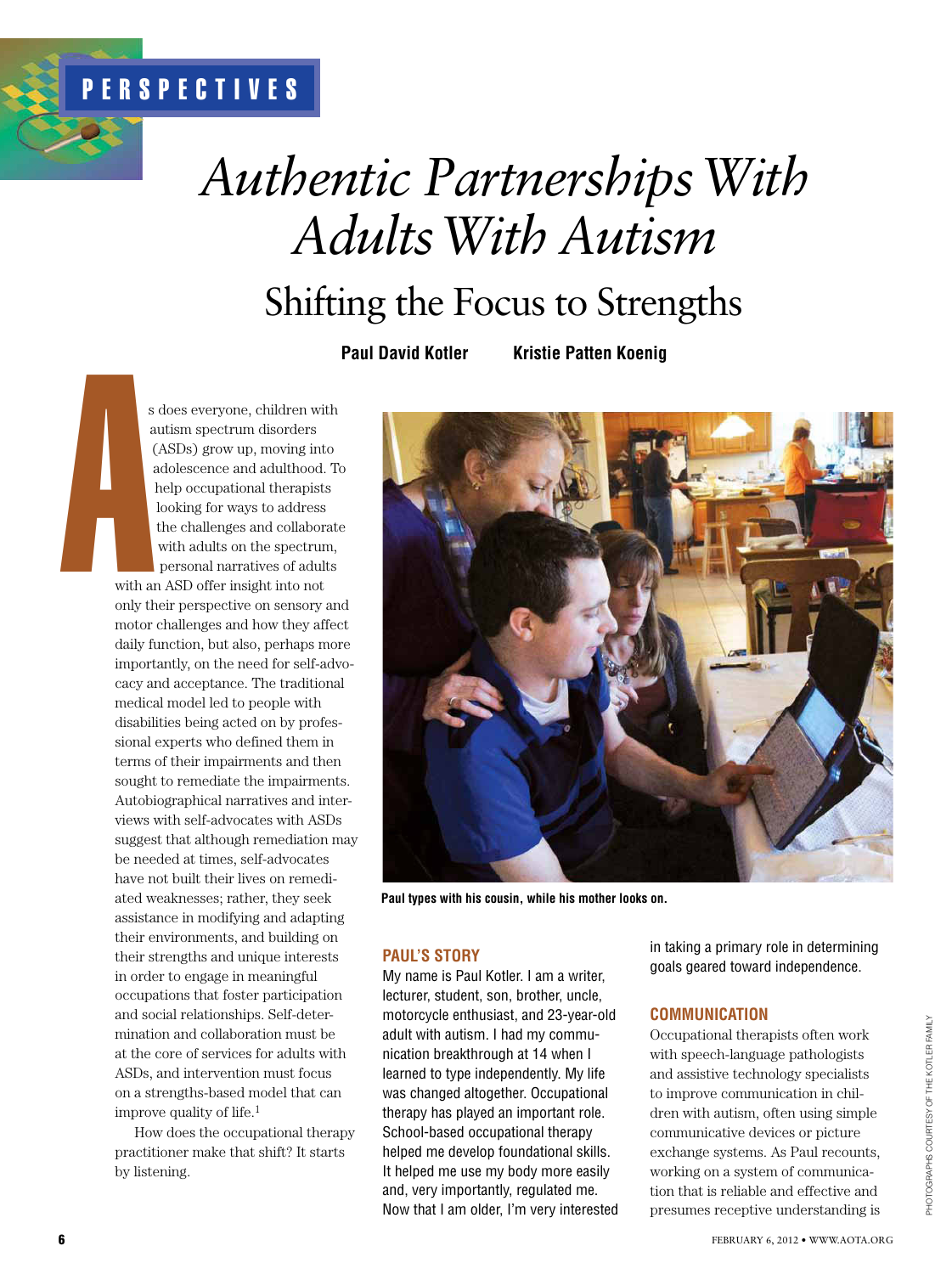**The challenge to occupational therapy practitioners** is to partner with adolescents and adults with ASDs to foster a sense of competence by using strengths, relatedness by presuming intellect, and autonomy by assisting and encouraging the development of self-advocacy capabilities.



critical. For him, it was also crucial that the occupational therapy practitioners believed in his ability before he was able to express it. When he was 14 years old, he began spelling out words and sentences on a keyboard using the Rapid Prompting Method.2 He says:

A critical factor was that Soma [developer of Rapid Prompting Method] didn't doubt my ability to respond. She made things more clear. She asked questions about facts that took the pressure off. I'm glad she made me open up and start acting capable. I am very pleased that Soma gave me a way of expressing all my thoughts that I had no way to convey previously. Lots of pressure on me after that.

When asked about what he meant by pressure, Paul articulates how indepen-

dent communication opened up a whole new world:

Before I could communicate, no one expected me to participate in conversation. But, once they knew, they had expectations for natural conversations. People were astonished that I had understood everything all my life, so that was liberating. But it came with a responsibility of having real, normal relationships. In the past, it was great being able to listen and eavesdrop on all conversations without having to participate. I could begin to be hopeful about the future the more I realized I could communicate diverse and personal thoughts.

Paul's perspective should have a powerful affect on the daily interactions occupational therapy practitioners have with individuals who are nonverbal or

have significant communication challenges. Research has highlighted the difference in receptive understanding and expressive ability in individuals diagnosed with an ASD.<sup>3</sup> As Paul notes, his receptive understanding was completely intact, even though he could not independently express himself until the age of 14.

I started to communicate in an effort to ask about the world. I only knew what I had absorbed. I wanted tools to ask questions to better understand. I wanted to learn [about] life outside my bubble, more about my body and other people like me. Before communicating, people around me could only guess at my intelligence. Being able to communicate means that I am able to share ideas and opinions with others to dispel doubts in my intelligence. I can understand others more by talking to them. Their acceptance of me increases my interest in relating to them.

#### **Intelligence**

Recent literature has found that there is a consistent lack of accuracy in intelligence testing in those with ASDs, at all ends of the spectrum.3–4 For those who are nonverbal, there is a strong push to find alternate means of evaluating cognitive capacity, as the level of functioning has been incorrectly assumed to be much lower in those individuals who do not have a reliable means of communication. Assuming a lower level of cognitive functioning on the basis of intelligence testing that relies on expressive verbal and motor ability is a dangerous fallacy with a potentially significant impact on quality of life. Paul outlines not only the central problem with intelligence testing, but also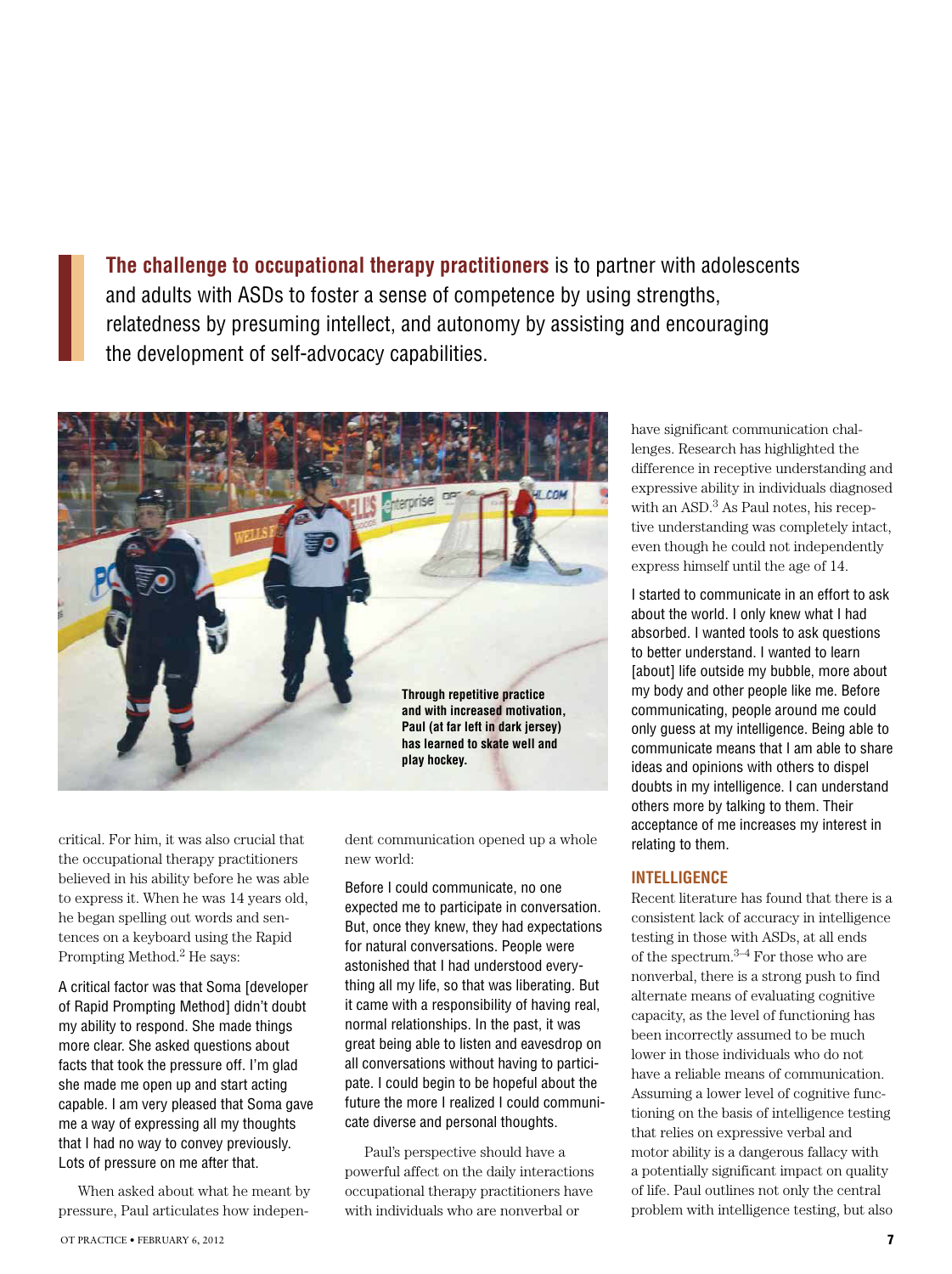**"Now that I am older, I'm very interested in taking a primary role in determining goals geared toward independence."**

the effects that failure to presume intellect can have on those who experience it on a daily basis.

Being tested for intelligence really assumes you can control your body. But I'm not able to think and move at the same time. Let's assume I'm asked to determine geometric equations. I haven't got the motor control to easily write, so I would appear to not get the problem. If someone allowed me to spell it out, I could demonstrate my knowledge. Motor skills are an unreliable measure of a person's intelligence.

Paul says it was nearly "unbearable" to be assumed to have cognitive impairment, and he offers advice for professionals: "Always acknowledge a person's intelligence and they will be more receptive. Often we can be perceived as being unintelligent and it can diminish the relationship between teachers and students. Structure and forceful instruction are important to help initiate activity."

Paul recounts that inherent in forceful instruction is the need for repetition of the motor aspects of the task due to motor planning difficulties, but with an ongoing acknowledgment of intelligence:

Always make hard motor tasks like handwriting assignments possible to do without fine motor ability. That helps to acknowledge that the person is capable with the content but must repeatedly do it for the motor skill proficiency. Routines help me focus by being familiar. I need explicit instruction to help fight impulsivity. Teachers that understand strengths and limitations on students are best suited to find approaches that help unconventional individuals.

In addition to the need to be perceived as competent by teachers and therapists, Paul outlines his need for autonomy or

independence and relatedness, all critical for growth and living a self-determined life.5

#### **Independence**

Paul identifies the importance of occupational therapy's collaborative role in fostering independence. Motor planning has always been a challenge for Paul, and he speaks to the need for therapists to break down basic and instrumental activities of daily living skills in order to lay the foundation for independent living, to the extent possible:

I have a thorough and now voracious need to live independently, and I need good instruction to achieve my goals. I'm capable of much but very dependent and that has to change more easily. This is very hard. Occupational therapy helps build the mental clarity I need to take on more responsibility. I can slowly be in more control and a better frame of mind if I am regulated. For example, sensory input before typing helps clarify my thinking noticeably.

#### **Relatedness**

Paul, who wants to become more and more independent and live on his own with friends, says that he can certainly feel empathy toward others, something that individuals with an ASD are often perceived as having difficulty with, or of not having at all. Paul says:

I can feel those things but have trouble demonstrating them, although it is slowly getting better. I can show it through my words, [but that is] very inadequate when I readily want to hug the person and be physical. I am capable of hugging but become very disorganized in a fiercely emotional situation. Occupational therapists [should] act interested in more personal ways. Like caring if [clients are] not calm



**Paul at his GED graduation ceremony.**

and assuring them that you are going to help them connect their mind and emotions to their bodies.

#### **Direct Benefit of Occupational Therapy**

Paul has received direct benefits of occupational therapy, especially in the areas of self-regulation. As an adult, he is learning to become an advocate for his needs.

I find that occupational therapy greatly helps by teaching me about regulating my body. When really stressed, I need full body pressure. I do like the squeeze machine as it allows me to control the level and length of pressure. Self-advocating meant getting more of the sensory levels appropriate for me at any given moment. Communicating what worked best for me meant creating more effective plans. Occupational therapists [have] helped me by talking with me about different sensory diets depending on my level of anxiety.

**"I [never dreamed] I'd reach the level I have. I thought I was trapped forever without a voice. It is so mind blowing to face having my autism as a part of me but not defining me. Very liberating."**